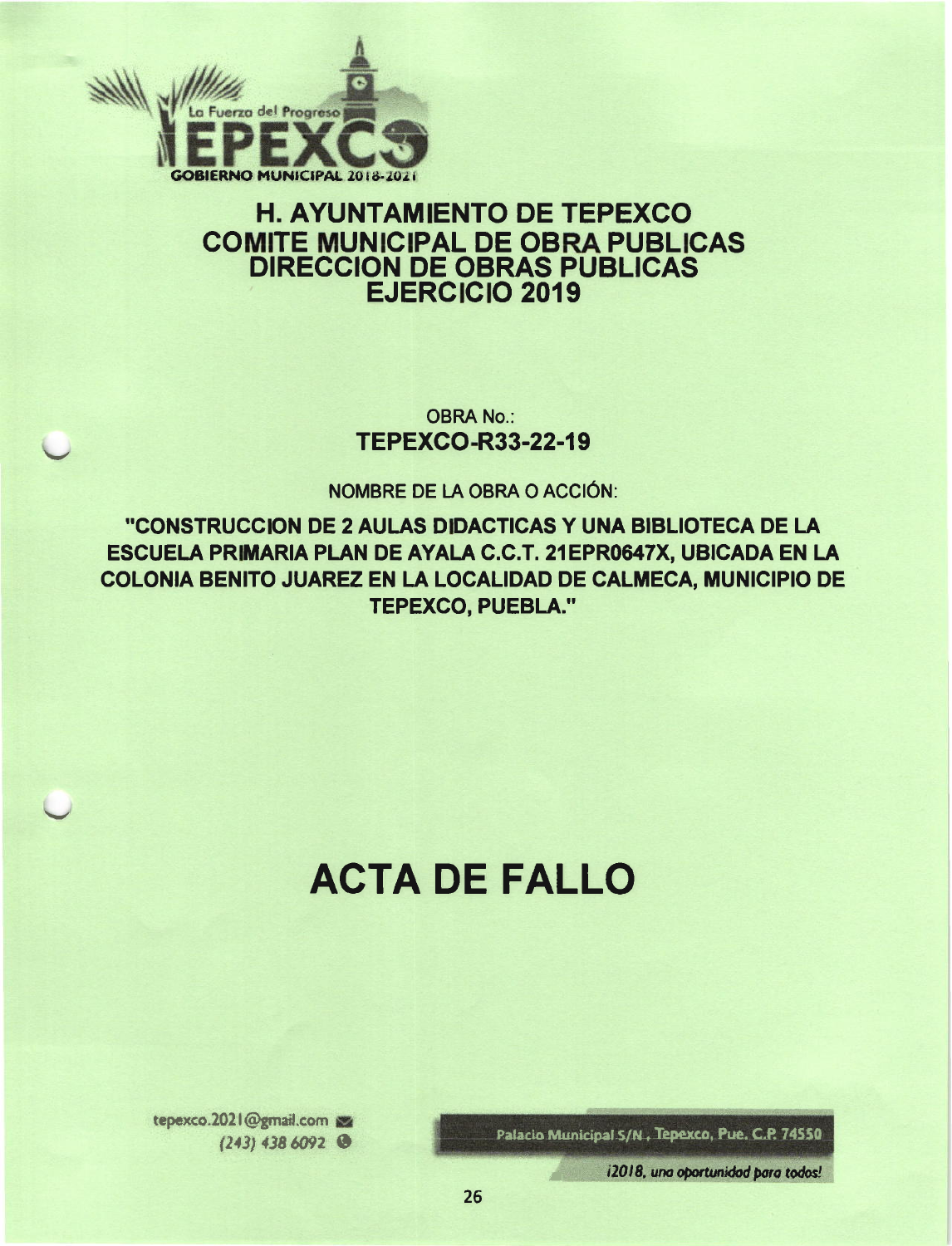

**H. AYUNTAMIENTO DE TEPEXCO COMITÉ MUNICIPAL DE OBRA PÚBLICAS DIRECCION DE OBRAS PÚBLICAS EJERCICIO 2019 CONCURSO POR INVITACION A CUANDO MENOS CINCO PERSONAS** CONCURSO: DOP-TEPEXCO-R33-22-19

## **ACTA DE FALLO**

QUE SE FORMULA DE CONFORMIDAD CON LO ESTABLECIDO EN EL ARTÍCULO 46 INCISO V DE LA LEY DE OBRA PÚBLICA Y SERVICIOS RELACIONADOS CON LA MISMA PARA EL ESTADO DE PUEBLA Y 45 DEL REGLAMENTO DE LA LEY DE OBRA PÚBLICA Y SERVICIOS RELACIONADOS CON LA MISMA PARA EL ESTADO DE PUEBLA, CORRESPONDIENTE A LA INVITACION A CUANDO MENOS CINCO PERSONAS NO. DOP-TEPEXCO-R33-22-19 RELATIVO A LA: "CONSTRUCCION DE 2 AULAS DIDACTICAS Y UNA BIBLIOTECA DE LA ESCUELA PRIMARIA PLAN DE AYALA C.C.T. 21EPR0647X, UBICADA EN LA COLONIA BENITO JUAREZS EN LA LOCALIDAD DE CALMECA, MUNICIPIO DE TEPEXCO, PUEBLA." A REALIZARSE EN EL **MUNICIPIO DE TEPEXCO, PUEBLA.** 

#### 1.- LUGAR, FECHA Y HORA DEL ACTO

SIENDO LAS 16:00 HRS DEL DÍA 29 DE JULIO DE 2019, EN LA CIUDAD DE TEPEXCO, PUEBLA, DRECCIÓN DE OBRAS EN LAS INSTALACIONES QUE OCUPA EL SALON DE CABILDOS DE LA CONVOCANTE, TEPEXCO, PUEBLA UBICADA EN PALACIO MUNICIPAL S/N, CENTRO, TEPEXCO, PUEBLA, EN LA CIUDAD DE TEPEXCO, PUEBLA, SE DA INICIO AL ACTO DE SESIÓN PÚBLICA PARA DAR A CONOCER EL FALLO DEL PROCEDIMIENTO DE INVITACIÓN A CUANDO MENOS CINCO PERSONAS NO. DOP-TEPEXCO-R33-22-19 RELATIVO A "CONSTRUCCION DE 2 AULAS DIDACTICAS Y UNA BIBLIOTECA DE LA ESCUELA PRIMARIA PLAN DE AYALA C.C.T. 21 EPR0647X, UBICADA EN LA COLONIA BENITO JUAREZ EN LA LOCALIDAD DE CALMECA, MUNICIPIO DE TEPEXCO, PUEBLA.", CON LA PRESENCIA DE LAS PERSONAS FÍSICAS Y/O MORALES Y FUNCIONARIOS CUYOS NOMBRES, CARGOS, REPRESENTACIONES Y FIRMAN CONSTAN AL FINAL DE LA PRESENTE ACTA.

#### 2.- SERVIDOR PÚBLICO QUE PRESIDE EL ACTO

EMITE EL PRESENTE FALLO EL (LA) C. ANICETA PEÑA AGUILAR, PRESIDENTE DEL COMITÉ MUNICIPAL DE OBRAS PUBLICAS, QUIEN PRESIDE EL EVENTO, DE IGUAL FORMA SE HACE CONSTAR LOS NOMBRES DE LOS RESPONSABLES DE REALIZAR LAS EVALUACIONES DE LAS PROPOSICIONES Y QUE SON LOS SIGUIENTES:

1.- C. JOSE EMILIO ROSETE RIVERA, DIRECTOR DE OBRA PÚBLICA, Y ASESOR TÉCNICO DEL COMITÉ, Y EL COMITÉ DE MUNICIPAL DE OBRAS PUBLICAS DEL MUNICIPIO 2.- EL COMITÉ DE MUNICIPAL DE OBRAS PUBLICAS DEL MUNICIPIO

# **SE- EALLO DEL CONCURSO**

 $\varphi$ .2021@gmail.com

243) 438 6092

亮CONTINUACIÓN Y DE CONFORMIDAD CON LO DISPUESTO EN EL SEGUNDO PÁRRAFO DEL ARTIQULO 45 DEL REGLAMENTO DE LA LEY DE OBRA PÚBLICA Y SERVICIOS RELACIONADOS GON DA MISMA PARA EL ESTADO DE PUEBLA, SE PROCEDE A DAR LECTURA DEL DICTAMEN QUE SIRVE DE BASE PARA DETERMINAR EL FALLO Y EL CONCURSANTE GANADOR, EL CUAL SE PONE A DISPOSICIÓN DE LOS INTERESADOS, PROPORCIONÁNDOSE COPIA DEL ACTA PARA OUIENES HAYAN ASISTIDO AL PRESENTE ACTO Y EN EL DOMICILIO DE EL CONVOCANTE, UBICADO EN PALACIO MUNICIPAL S/N, CENTRO, TEPEXCO, PUEBLA, EN UN LUGAR VISIBLE Y CON ACCESO AL PÚBLICO.

1.- CON FUNDAMENTO EN EL ARTÍCULO 47 DEL REGLAMENTO DE LA) LEY DE OBRA PÚBLICA

 $\mathbf{1}$ 

i2018, una oportunidad

74556

 $Var94s$ 

Palacio Mi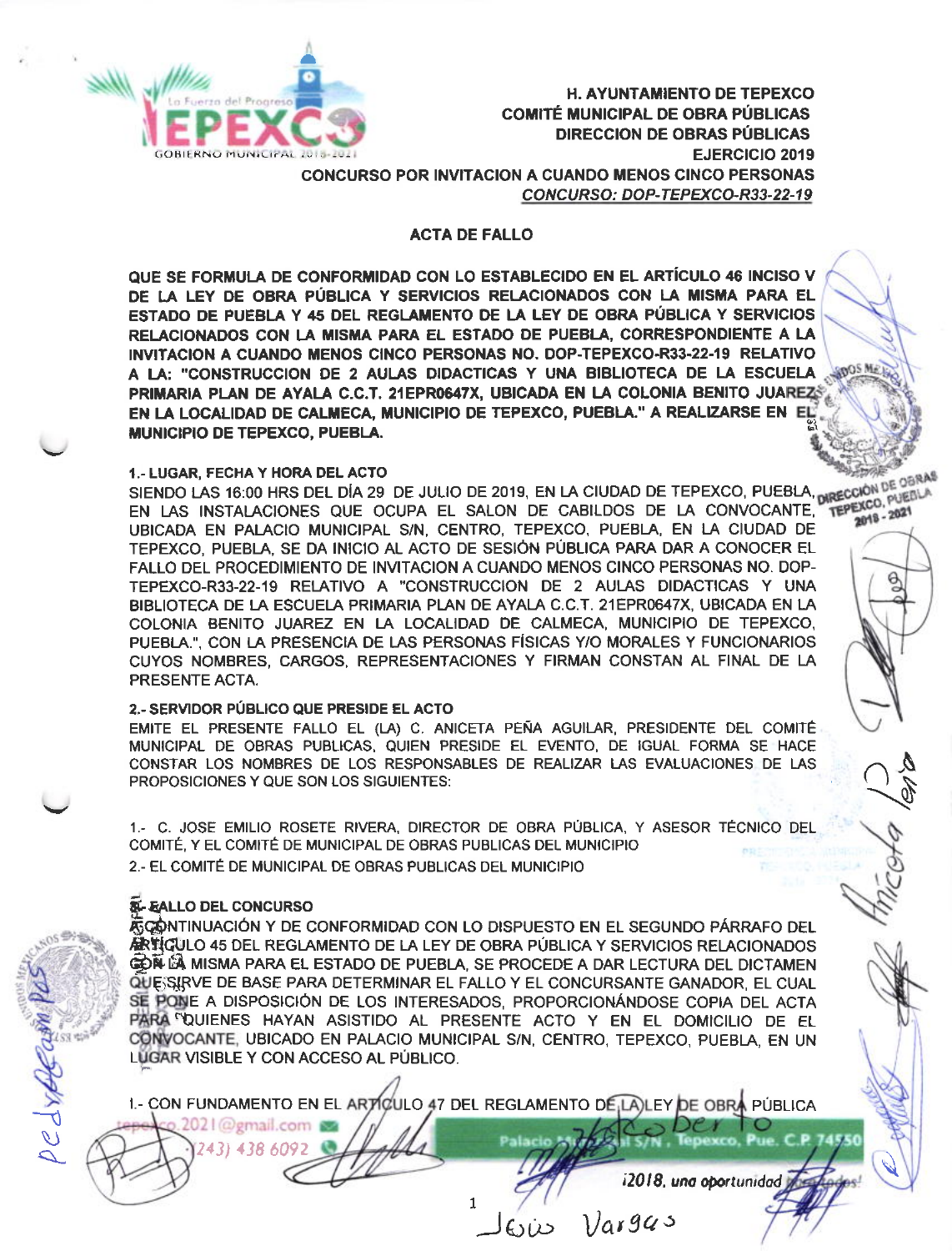

**H. AYUNTAMIENTO DE TEPEXCO COMITÉ MUNICIPAL DE OBRA PÚBLICAS DIRECCION DE OBRAS PÚBLICAS** EJERCICIO 2019

⊝

**CONCURSO POR INVITACION A CUANDO MENOS CINCO PERSONAS** CONCURSO: DOP-TEPEXCO-R33-22-19

LA RELACIÓN DE LICITANTES CUYAS PROPOSICIONES SE DESECHARON. LAS CUALES YA SE HAN COMUNICADO A TRAVEZ DEL DICTAMEN DE FALLO DONDE SE EXPRESAN TODAS LAS RAZONES LEGALES, TÉCNICAS Y ECONÓMICAS EN QUE SE SUSTENTA TAMBECCIÓN DE OBRAS DETERMINACIÓN, INDICANDO LOS PUNTOS DE LA CONVOCATORIA QUE EN CADA CASO SE TEREIGO PUEBLA **INCUMPLA:** 

| NП | <b>EMPRESA</b> | <b>REPRESENTANTE</b> |
|----|----------------|----------------------|
|    |                |                      |
|    |                |                      |
|    |                |                      |

II.- CON FUNDAMENTO EN LO DISPUESTO Y ESTABLECIDO EN EL ARTÍCULO 36 FRACCIÓN I DE LA LEY DE OBRA PÚBLICA Y SERVICIOS RELACIONADOS CON LA MISMA PARA EL ESTADO DE PUEBLA, ARTÍCULOS 41 Y 42 DE SU REGLAMENTO, SE PROCEDE A RELACIONAR A LOS LICITANTES CUYAS PROPOSICIONES SE CALIFICARON COMO SOLVENTES:

| NO.            | <b>ITUITIDRE U RAZUIT</b><br>SOCIAL                      | <b>IMPORTE SIN I.V.A.</b> | <b>IMPORTE CON I.V.A.</b> | <b>RESULTADO</b>                         |
|----------------|----------------------------------------------------------|---------------------------|---------------------------|------------------------------------------|
|                | <b>ICONSTRUCTORA BRAMAT S.A.</b><br>DE C.V.              | \$1.043,589.28            | \$1,210,563.56            | <b>SOLVENTE</b>                          |
| $\overline{2}$ | JERGOB'S S.A. DE C.V.                                    | \$1,048,184.70            | \$1,215,894.25            | <b>SOLVENTE</b>                          |
| 3              | <b>OBRA CIVIL E HIDRÁULICA</b><br>UNIVERSUM S.A. DE C.V. | \$1,049,244.43            | \$1,217,123.54            | <b>SOLVENTE</b>                          |
| 4              | <b>JUAN MANUEL HERRERA</b><br><b>MEDEL</b>               | \$1,052,339.52            | \$1,220,713.84            | <b>SOLVENTE-</b>                         |
| 5              | ROBERTO DE LA ROSA<br><b>TORRES</b>                      | \$1,056,454.59            | \$1,225,487.33            | <b>PYA</b><br><b>SOLVENTE</b><br>TEPEXCO |

III.- NOMBRE DEL PARTICIPANTE GANADOR Y MONTO TOTAL DE SU PROPOSICIÓN UNA VEZ DETERMINADAS LAS PROPUESTAS SOLVENTES. CONFORME A LOS CRITERIOS DE EVALUACIÓN ESTABLECIDOS EN LAS BASES DE CONCURSO, SE PROCEDIÓ A LA DEFERMINACIÓN DE LA PROPOSICIÓN ECONÓMICAMENTE MÁS CONVENIENTE PARA EL M() M() DO CONFORME A LOS CRITERIOS Y PARÁMETROS ESTABLECIDOS EN EL ARTÍCULO 36 FRACCIÓN I DE LA LEY DE OBRA PÚBLICA Y SERVICIOS RELACIONADOS CON LA MISMA PARA EL ESTADO DE PUEBLA, ARTÍCULOS 41 Y 42 DE SU REGLAMENTO Y EN LAS BASES DE CONCURSO; OBTENIÉNDOSE COMO RESULTADO QUE LA PROPUESTA ECONÓMICAMENTE MÁS CONVENIENTE PARA EL MUNICIPIO ES LA PRESENTADA POR CONSTRUCTORA BRAMAT S.A. DE C.V. CON UN IMPORTE DE 1210563.56 (UN MILLON DOSCIENTOS DIEZ MIL QUINIENTOS SESENTA Y TRES PESOS 56/100 M.N.). YA QUE PRESENTO LA PROPUESTA SOEVENTE MÁS BAJA Y QUE REÚNE LAS CONDICIONES TÉCNICAS Y ECONÓMICAS REQUERIDAS QUE GARANTIZAN SATISFACTORIAMENTE EL CUMPLIMIENTO DEL CONTRATO Y LA EJECUCIÓN DE LOS TRABAJOS, DE ACUERDO CON LOS CRITERIOS DE ADJUDÍCACIÓN FSTARI FOIDOS EN 1 AS RASES DE AONQUIRSO

 $\omega$ gmail.com 31 438 6092

ped yfferam

**P** 74554 Palacio Municipal S/N, Te

12018, uno opg

bara todos

 $J\epsilon s$ ن  $\sqrt{a}69a5$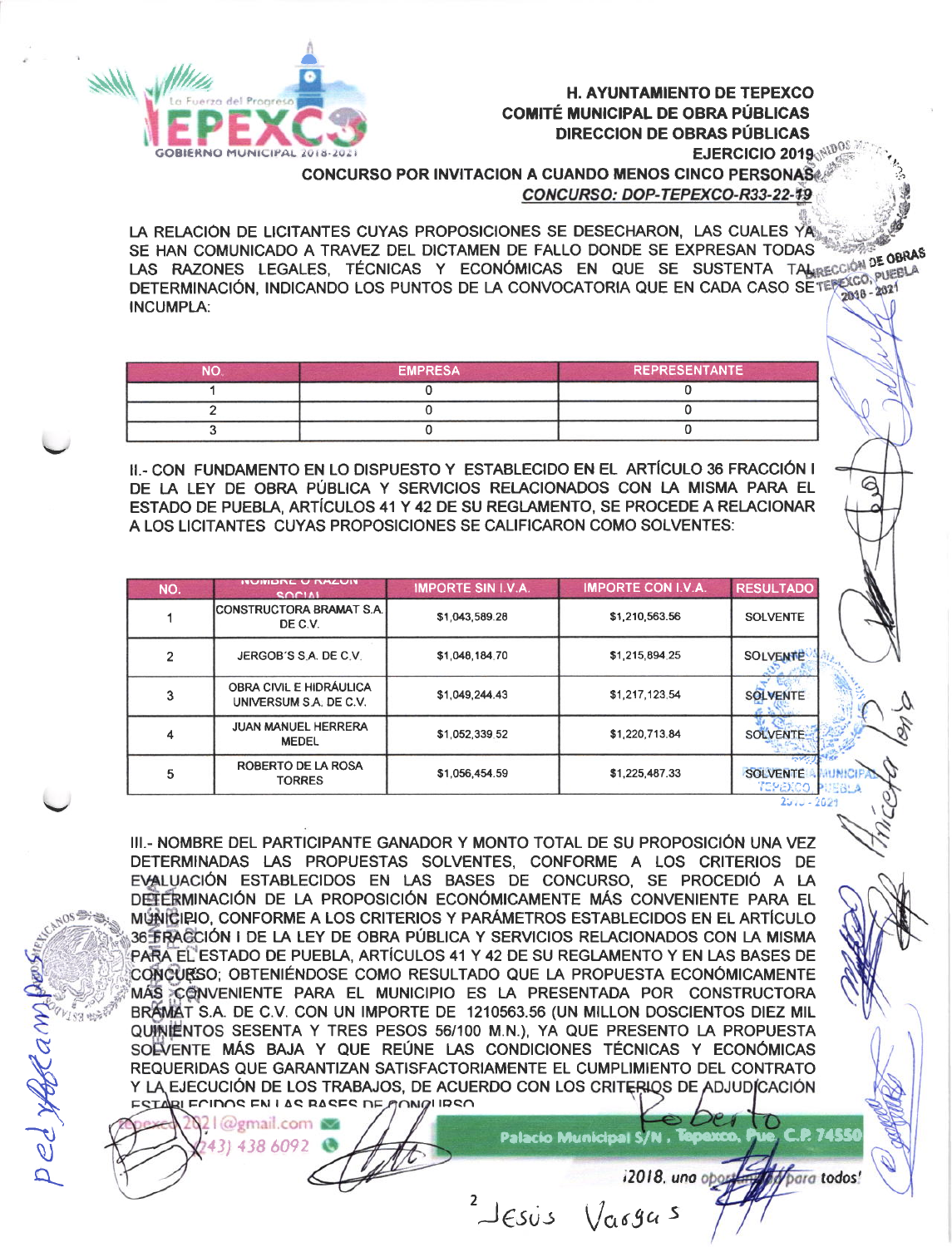

**H. AYUNTAMIENTO DE TEPEXCO COMITÉ MUNICIPAL DE OBRA PÚBLICAS DIRECCION DE OBRAS PÚBLICAS EJERCICIO 2019 CONCURSO POR INVITACION A CUANDO MENOS CINCO PERSONAS** CONCURSO: DOP-TEPEXCO-R33-22-19

**ALDOS** 

ustBOs

ded para todos!

4.- LUGAR Y FECHA ESTIMADA EN QUE EL CONCURSANTE GANADOR DEBERÁ FIRMAR EL LA PRESENTE ACTA SURTE EFECTO DE NOTIFICACIÓN EN FORMA PARA LA EMPRESA CONSTRUCTORA BRAMAT S.A. DE C.V. POR ELLO SE COMPROMETE Y OBLIGA A FIRMAR EL CONTRATO RESPECTIVO Y SUS ANEXOS A LAS 10:00 HRS. DEL DÍA 30 DE JULIO DE 2019 EN LAS OFICINAS DE LA DIRECCION DE OBRA PUBLICAS, UBICADA EN PALACIO MUNICIPAL S/N. CENTRO, TEPEXCO, PUEBLA,

# 5.- FORMA, LUGAR Y PLAZO PARA LA PRESENTACIÓN DE LAS GARANTÍAS

EL LICITANTE GANADOR SE COMPROMETE Y OBLIGA A ENTREGAR LA GARANTÍA DE SIGUIENTES A LA FECHA EN QUE RECIBA LA NOTIFICACIÓN DEL FALLO, ANTES DE LA FIRMADERECCIÓN DE DEBLA<br>DEL CONTRATO: EN LAS OFICINAS DE LA DIPECCIÓN DEL FALLO, ANTES DE LA FIRMADERECCO, PUEBLA PALACIO MUNICIPAL S/N, CENTRO, TEPEXCO, PUEBLA.

# 6.- FECHA DE INICIO DE LOS TRABAJOS Y PLAZO DE EJECUCION DE LOS MISMOS

EL CONTRATISTA DEBERÁ INICIAR LOS TRABAJOS EL DÍA 01 DE AGOSTO DE 2019 Y TERMINARLOS A MAS TARDAR EL DÍA 01 DE DICIEMBRE DE 2019, LOS CUALES TENDRÁN UNA DURACION DE 122 DIAS NATURALES.

# 7.- CIERRE DEL ACTA

O 00

**DRERI** 

SE COMUNICA A LOS PARTICIPANTES QUE LAS PROPOSICIONES DESECHADAS DURANTE EL PRESENTE PROCEDIMIENTO DE INVITACION A CUANDO MENOS CINCO PERSONAS PODRÁN SER DEVUELTAS A LOS LICITANTES QUE LO SOLICITEN, UNA VEZ TRANSCURRIDOS TREINTA DÍAS NATURALES CONTADOS A PARTIR DE LA FECHA DE LA EMISIÓN DE ESTE **FALLO.** 

PARA CONSTANCIA Y A FIN QUE SURTA EFECTOS LEGALES CORRESPONDIENTES, A CONTINUACIÓN FIRMAN EL PRESENTE DOCUMENTO AL CALCE. LOS SERVIDORES PÚBLICOS Y LAS PERSONAS QUE INTERVINIERON EN EL PRESENTE ACTO DE FALLO.

SIENDO LAS 17:00 HRS, DEL MISMO DÍA DE SU INICIO Y NO HABIENDO MÁS QUE HACER CONSTAR, ESTANDO TODOS LOS PRESENTES DE ACUERDO EN SUS TÉRMINOS, SE DA POR CONCLUIDA LA SESIÓN DE COMUNICACIÓN DEL FALLO, FIRMANDO DE CONFORMIDAD AL CALCE DE LA PRESENTE ACTA TODOS LOS QUE EN ELLA PARTICIPARON.

POR EL COMITÉ MUNICIPAL DE OBRA PÚBLICA Y SERVICIOS RELACIONADOS CON LAS MISMA, PARA EL MUNICIPIO DE TEPEXCO, PÚEBLA.

PRESIDENCIA MUNICIPAL C. POREIRIO VALENTIN'LUNA DENE **C. ANICETA PEÑA AGUILAR** TEPEXCO, PUEBLA **SECRETARIO EJECUTIVO. PUES** PRESIDENTE.  $2018 -$ 2648 2021 Tepexco, Pue. C.P. 74556 **Palacio Municipal S/N.** 

Jesús Vargas

12018, uno other